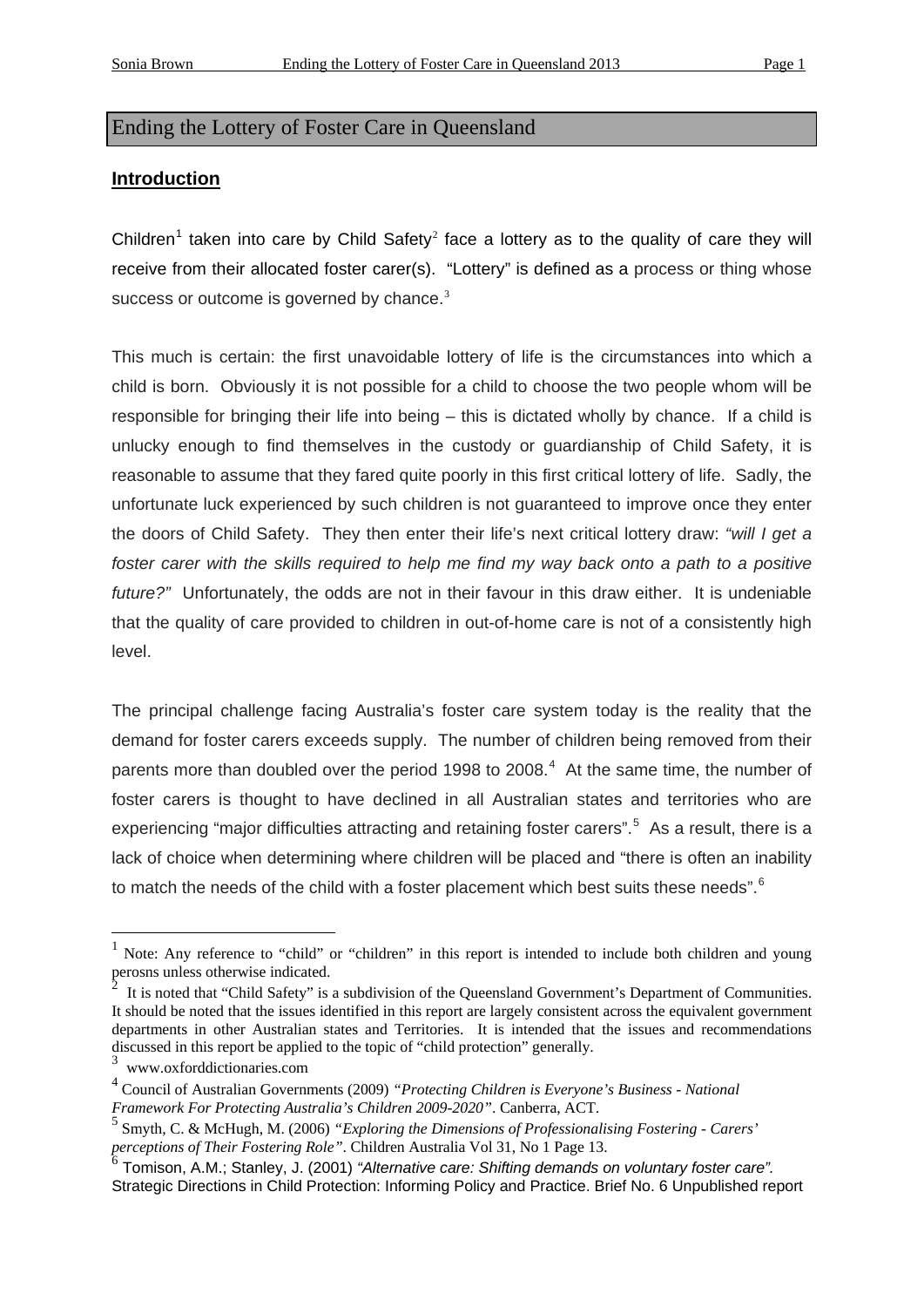If given permission to speak candidly, any child protection worker will attest that there are some great carers and there are some carers who are wholly incapable of meeting the needs of children placed in their care. It is an unacceptable reality that children who have been removed from their natural parents due to abuse and/or neglect are not *guaranteed* to be offered a *high* level of care once they enter the homes of foster carers. What is the State's justification for intervening if the child is not *likely* to be better off as a result of the intervention? Unfortunately, the long-term outcomes for children in out-of-home care do not provide convincing evidence that the children are in fact better off.

In theory, legislation exists that purports to ensure a minimum standard of care is provided by foster carers.<sup>[7](#page-0-6)</sup> In reality, that threshold is unacceptably low. Furthermore, when a child is suspected to be receiving a poor standard of care from their foster carer(s), it is very rarely possible to respond proactively by offering the child an alternative placement. In practice, compelling evidence must exist to *prove* that a child has suffered *harm* or is at an unacceptable risk of suffering harm before they can be removed from their foster carers. What this means is that instead of providing a positive environment for vulnerable children to thrive in, Child Safety merely requires that foster carers do not harm the children in their care. Surely our most vulnerable children deserve a higher standard of care than this – ideally one that offers the love, support and positive guidance that they were unlucky enough to miss out on in life's first lottery.

This report will illustrate that the problem with the current foster care system in Queensland is two-fold. Firstly, the problem is created by placing children with inappropriate foster carers: people who are either well-intentioned but ill-equipped to offer a high standard of care; or people who are motivated to be foster carers for the wrong reasons – reasons often involving their own personal gain. Secondly, this report will demonstrate that the current practices and policies in place to manage and address substandard carers is grossly inadequate and in fact undermines the key aim of Child Safety, to promote the best interests of children as the paramount concern.

<span id="page-1-0"></span>It needs to be emphasised that the aim of this report is not to simply illustrate a problem. The principal focus of the report is to advocate for two key recommendations to be implemented, which together are aimed at significantly improving the quality of care offered

for the South Australian Department of Human Services. Page 114

<u>.</u>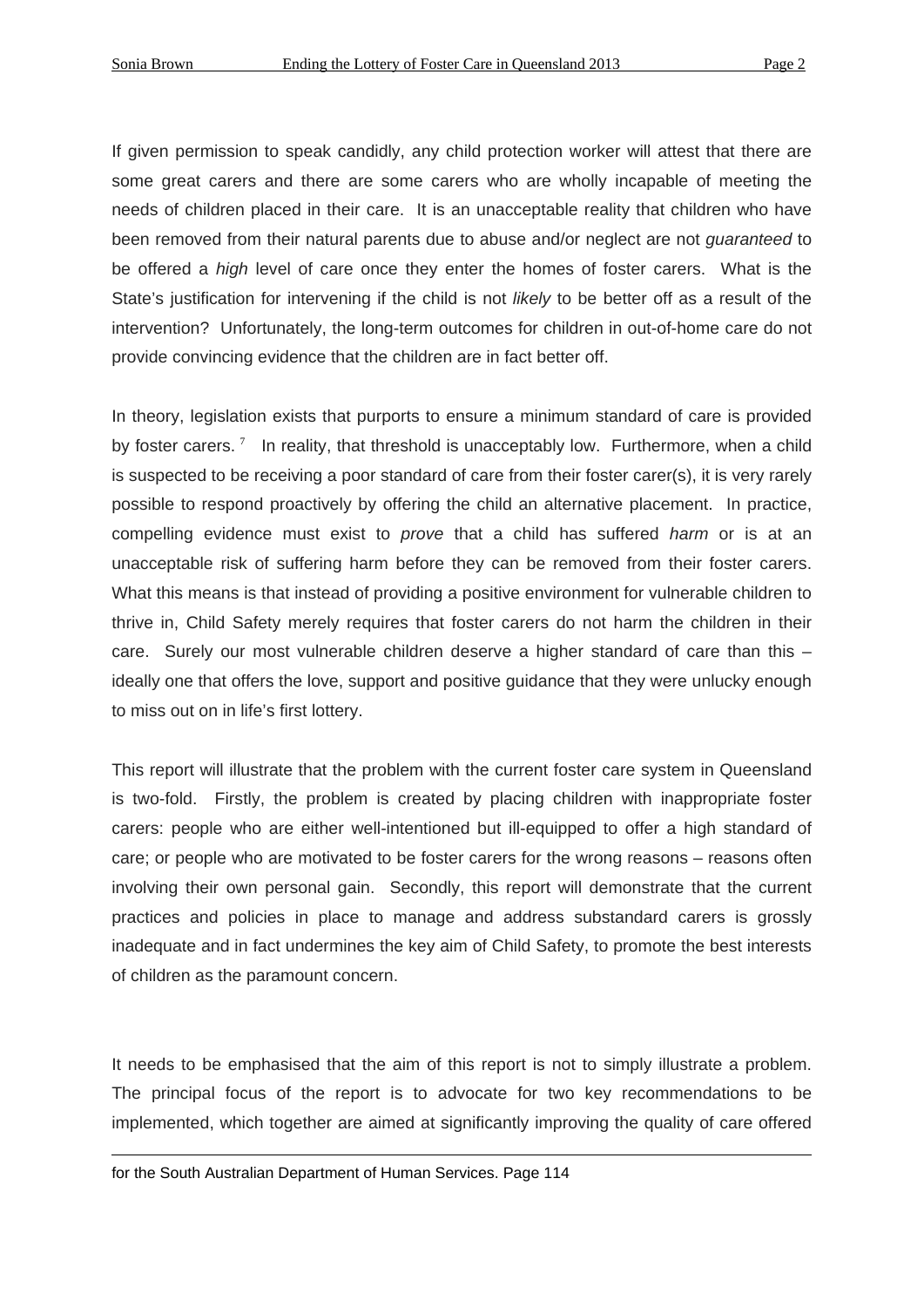to children placed in foster care homes. The recommendations are as follows:

- 1. That the foster care system be overhauled and rebuilt on the basis that carers are categorised, trained and remunerated according to the *level of needs* of the children they wish to foster; and
- 2. That legislative powers and work practices be implemented to enable Child Safety to respond proactively (and where possible, preventatively) when it is suspected that children are not experiencing a high level of positive care from their foster carers.

### **Outcomes for Children in Care**

Ultimately, the rationale for removing a child from his or her natural parents is that the child is likely to be better off in the long run if he or she is protected from experiencing harm in the care of his or her parents. In reality however, the outcomes for children who have spent time in out-of-home care do not convincingly demonstrate that they are in fact better off as a result of the State's early intervention in their lives.

Although there is some research providing evidence of positive outcomes for children in care,<sup>[8](#page-1-0)</sup> the vast majority of studies undertaken on the issue provide evidence that "children and young people in care are experiencing relatively negative outcomes when compared to other children not in care".<sup>[9](#page-2-0)</sup>

The first major study into this issue in Australia was undertaken by Cashmore and Paxman in 1996.<sup>10</sup> This study found that almost half of the young people leaving care were unemployed at the time they were discharged from care and that only a quarter of the young people were continuing to reside in the home where they were living prior to reaching adulthood. The study also revealed that almost one third of the young women leaving care at this time were pregnant or had a child by the time they were nineteen compared to only

 <sup>7</sup> Section 122 of the *Child Protection Act 1999 (QLD)*

<span id="page-2-2"></span><sup>8</sup> Barber, J.G., & Delfabbro, P.H. (2005) "*Children's adjustment to long-term foster care"* Children and Youth Services Review, 27, 329-340.

<span id="page-2-0"></span><sup>9</sup> Bromfield, L. M., & Osborn, A. (2007) *"Outcomes for children and young people in care"* (Research Brief No. 3). Melbourne: Australian Institute of Family Studies, National Child Protection Clearinghouse. Page 13

<span id="page-2-1"></span><sup>10</sup> Cashmore and Paxman (1996) *"Wards Leaving Care: A Longitudinal Study".* Sydney: Department of Community Services.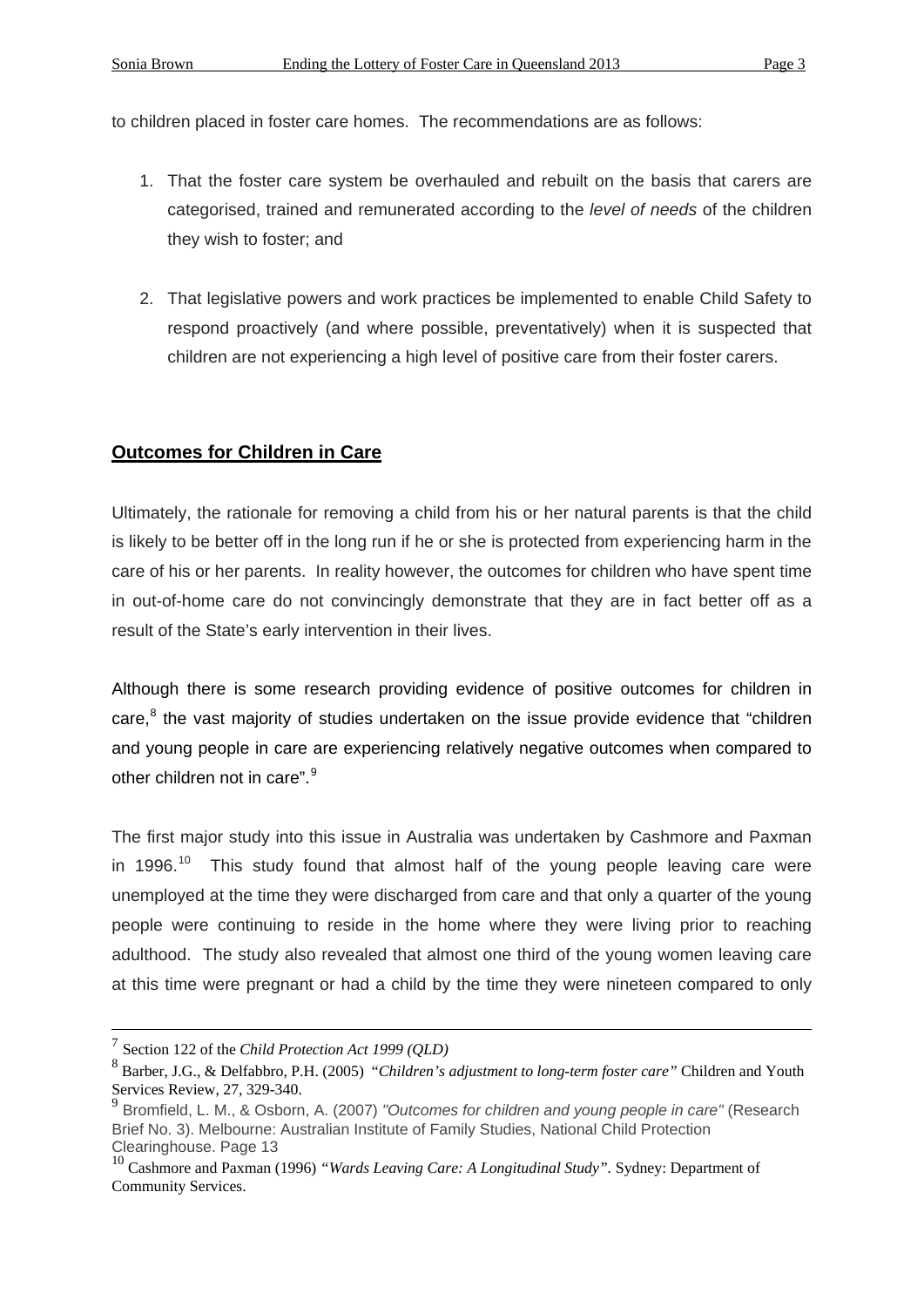1

2% of the same aged females in the general population.

In 1999, focus groups were conducted with almost 200 workers across Australia who were involved in child protection and 43 young people from five Australian states and territories.<sup>[11](#page-2-2)</sup> The authors of this study found that approximately half of the young people in the study had experienced a period of homelessness since leaving care and a similar proportion had reported committing criminal offences since leaving care.

More recent studies have revealed that the prospects for young people leaving care continue to be concerning. In 2005, research undertaken by Raman, Inder & Forbes clearly showed that the majority of young people leaving care experienced negative outcomes in their social and psychological functioning, financial status, educational and vocational pursuits.[12](#page-3-0)

The annual "report card" produced by the CREATE Foundation in 2006 also highlighted the significant disadvantage faced by children in care in relation to education. It showed that those in care miss substantial periods of school due to placement changes; they are required to change schools on more occasions; and ultimately, they are much less likely to continue their education beyond the age of compulsion.<sup>[13](#page-3-1)</sup>

It should be noted that poor outcomes for children in care is not confined to the Queensland - or even Australian - context. Studies undertaken in many other Western countries including the United States, Canada and the United Kingdom have revealed similar outcomes for children who have spent time in out-of-home care. For example, a UK study found that "young people leaving out-of-home care are over-represented in unemployment, homelessness, teenage parents, disability, lack of formal qualifications and in the prison population".[14](#page-3-2) 

Statistics from various states in the USA are comparable with Australia. Results from California for example reveal the following: "In any given year, foster children comprise less than 0.3% of the state's population, and yet 40% of persons living in homeless shelters are

<sup>11</sup> Maunders, D., Liddell, M., Liddell, M., & Green, S. (1999) *"Young people leaving care and protection"*. Hobart: National Youth Affairs Research Scheme.

<span id="page-3-0"></span><sup>12</sup> Raman, S., Inder, B., & Forbes, C. (2005) *"Investing for success: The economics of supporting young people leaving care"* (Monograph No. 5). Melbourne: Centre for Excellence in Child and Family Welfare.

<span id="page-3-1"></span><sup>13</sup> CREATE Foundation (2006) *"Report Card on Education 2006".* Sydney, NSW.

<span id="page-3-2"></span><sup>14</sup> Akister, J., Owens, M., & Goodyer, I.M. (2010) *"Leaving Care and Mental Health: Outcomes for children in out-of-home care during the transition to adulthood"*. Health Research Policy and Systems, 8:10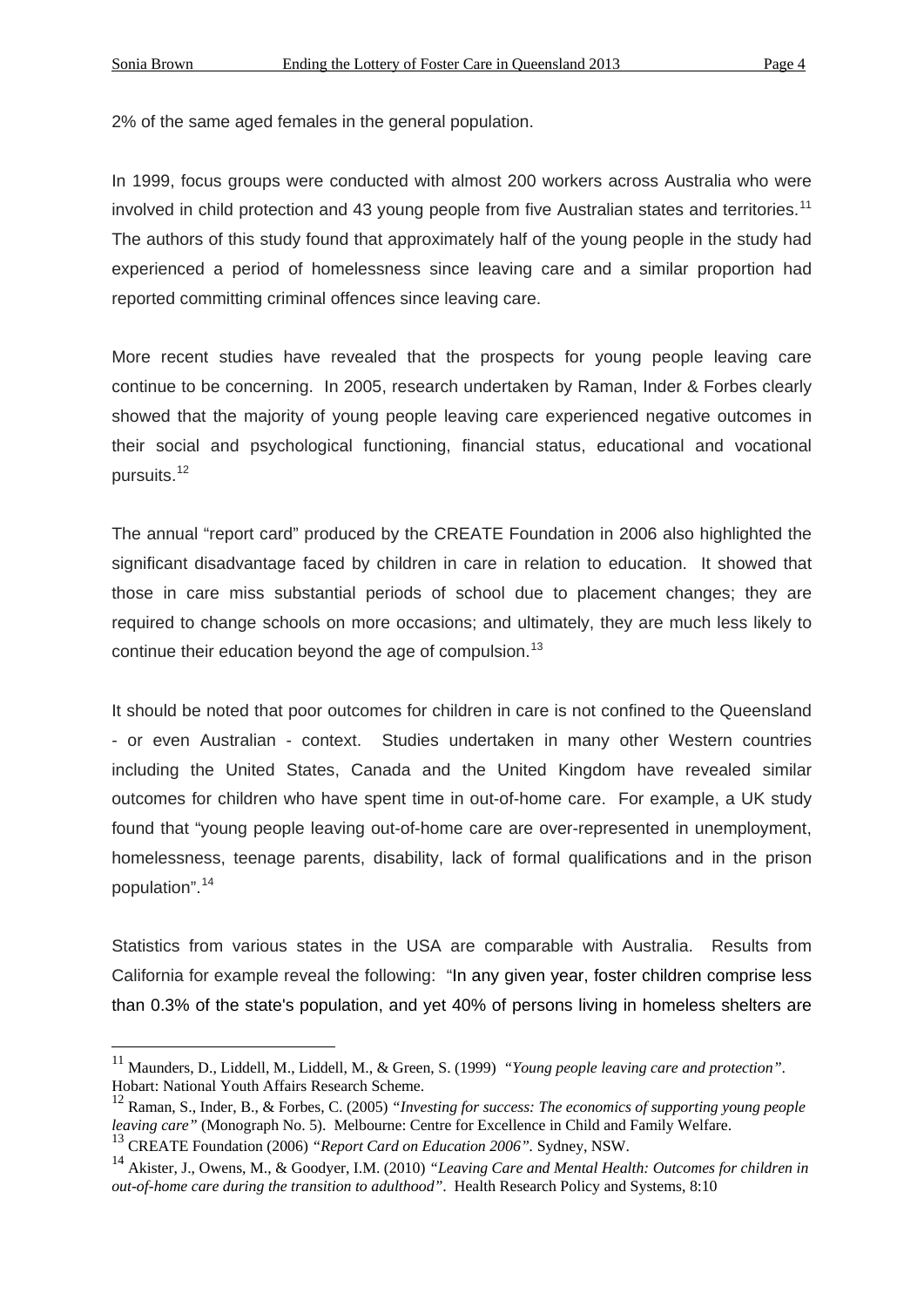former foster children. A similarly disproportionate percentage of the nation's prison population is comprised of former foster youth".[15](#page-3-2)

#### **Why the Poor Outcomes?**

It needs to be acknowledged that children who spend time in out-of-home care (particularly children who enter care at an older age) are likely to have experienced some form of early trauma and/ or insecure attachment prior to coming into care. This reality inevitably makes children in out-of-home care more likely to experience behavioural issues in childhood and mental health concerns in adolescence and adulthood, which makes them more likely to experience social problems such as unemployment, homelessness and criminal behaviours. It is therefore not possible to conclude that it is the removal of the child from his or her parents and/or the time that the child spends in out-of-home care that *causes* them to experience poor outcomes. The more constructive question that needs to be asked is this:

• Is the out-of-home care system doing enough to repair the emotional damage experienced by children in out-of-home care?

Considering the extremely high prevalence of negative outcomes for children who spend time in out-of-home care, it is impossible to provide a convincing argument to answer the above question in the affirmative. Clearly, the current system of out-of-home care is failing our most vulnerable children.

Ultimately, the goal of foster care needs to shift from merely meeting the child's basic needs to providing the therapeutic framework necessary to repair the emotional damage and equip the child with the values and sense of self-worth necessary for him or her to emerge into society as an adult who is capable of contributing positively to our society. Only then will we end the inter-generational cycle of child abuse and neglect inherent in our society.

<span id="page-4-0"></span>It is not possible to consider reform of Australia's current foster care system without first understanding the difficulties inherent therein, which is addressed in the following part of this report.

<sup>&</sup>lt;sup>15</sup> California Progress Report. (January 17, 2007). "Expanding Transitional Services for Emancipated Foster Youth: An Investment in California's Tomorrow." The Children's Advocacy Institute.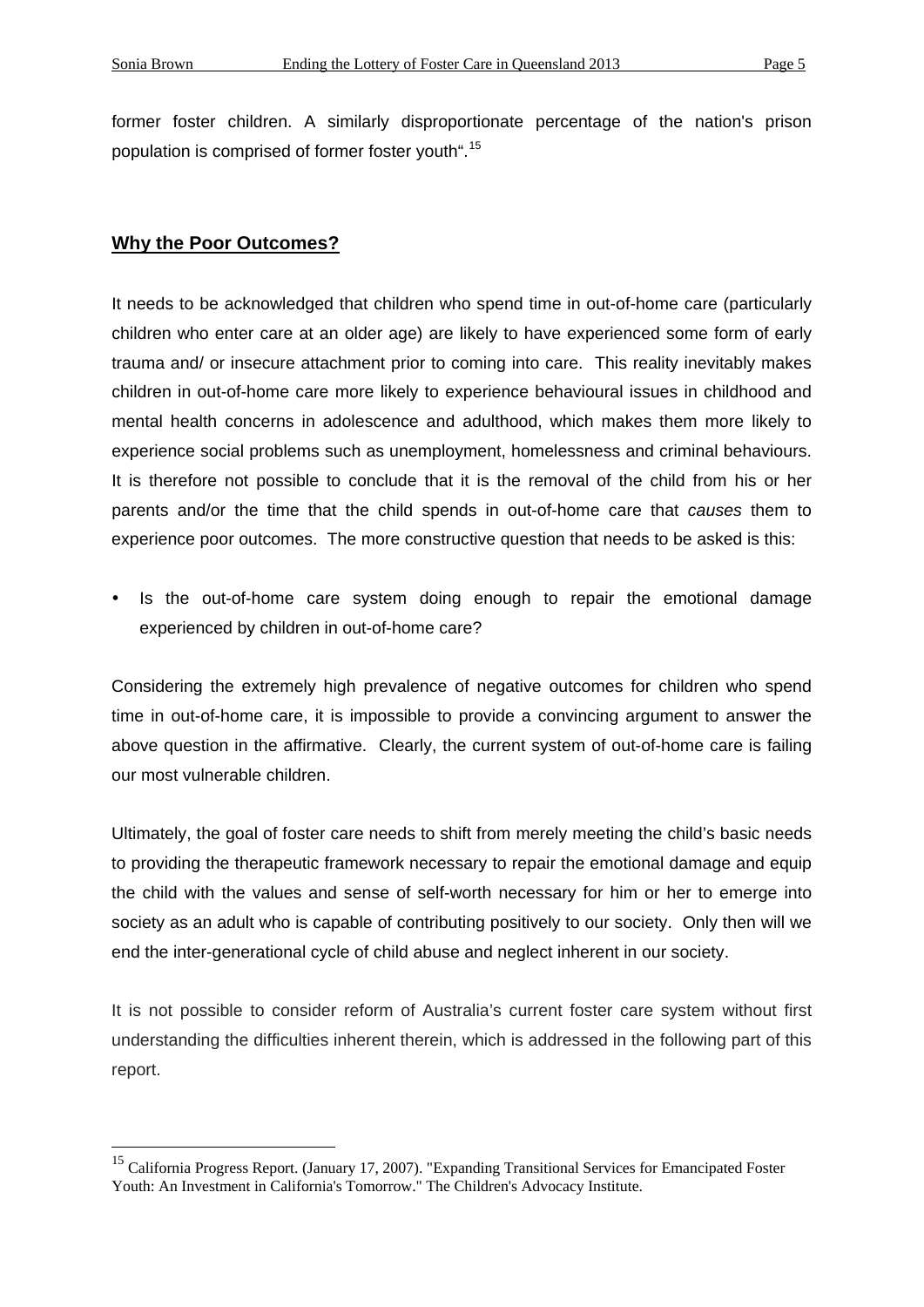### **Challenges Facing Australia's Foster Care System: Foster Carer Shortage**

The primary challenge facing Australia's Foster care system today is the reality that the demand for foster carers exceeds supply. The number of children being removed from their parents more than doubled over the period 1998 to 2008.<sup>16</sup> At the same time, the number of foster carers is thought to have declined in all Australian states and territories who are experiencing "major difficulties attracting and retaining foster carers".<sup>17</sup> As a result, there is a lack of choice when determining where children will be placed and "there is often an inability to match the needs of the child with a foster placement which best suits these needs".[18](#page-5-1)

Comprehensive studies have been undertaken as to the reasons for the shortage in foster carers in Australia. One explanation for the shortage that is consistently identified in the studies is the changing social and economic role of women in Australia. Married women with children are increasingly joining the labour force - this is the demographic that has historically been primarily responsible for undertaking the foster carer role.<sup>[19](#page-5-2)</sup>

A study undertaken in [20](#page-5-3)05 $^{20}$  considered the key issues that affect foster families in Australia, which provides valuable insight into the reasons why foster carer numbers may be continuing to decline. The following significant issues were identified:

- Carer recruitment strategies tend to be undermined by the onerous administrative process required to become carers and the lack of follow-up by agencies responsible for recruiting them;
- Foster carers are often dissatisfied by the lack of support provided to them by the relevant government department;
- The standard carer subsidy paid to carers is considered inadequate;

<sup>16</sup> Council of Australian Governments (2009) *"Protecting Children is Everyone's Business - National Framework For Protecting Australia's Children 2009-2020"*. Canberra, ACT.

<span id="page-5-0"></span><sup>17</sup> Smyth, C. & McHugh, M. (2006) *"Exploring the Dimensions of Professionalising Fostering - Carers' perceptions of Their Fostering Role"*. Children Australia Vol 31, No 1 Page 13.

<span id="page-5-1"></span><sup>18</sup> Tomison, A.M.; Stanley, J. (2001) *"Alternative care: Shifting demands on voluntary foster care".*  Strategic Directions in Child Protection: Informing Policy and Practice. Brief No. 6 Unpublished report for the South Australian Department of Human Services. Page 114

<span id="page-5-2"></span><sup>19</sup> Smyth, C. & McHugh, M. (2006) *"Exploring the Dimensions of Professionalising Fostering - Carers' perceptions of Their Fostering Role"*. Children Australia Vol 31, No 1 Page 13.

<span id="page-5-4"></span><span id="page-5-3"></span><sup>20</sup> Bromfield, L. M., Higgins, D. J., Osborn, A., Panozzo, S., & Richardson, N. (2005). *Out-of-home care in Australia: Messages from research*. Melbourne: National Child Protection Clearinghouse, Australian Institute of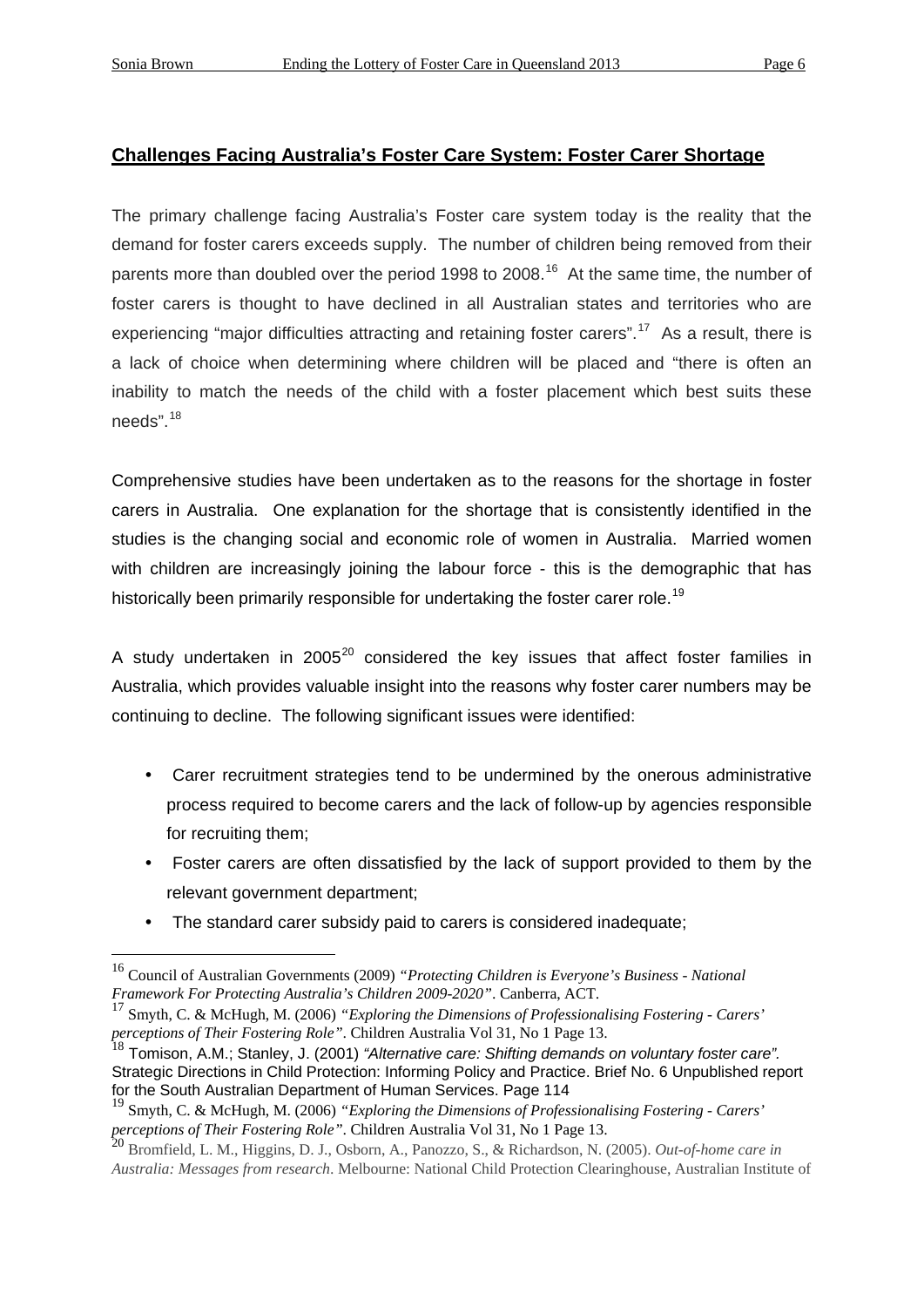- Carers feel unsupported when faced with violence, threats or intimidation by children or young people in their care;
- Training for foster carers (both initially and ongoing) is considered inadequate by the majority of carers - one QLD study found that "50% of all foster carers surveyed had not completed any pre-service or induction training prior to receiving their first placement"; and
- An increasing number of children entering care today are presenting with increasingly complex needs, which exacerbates the above stressors felt by carers.

The final point identified above is considered in more detail in the paper by Smyth & McHugh  $(2006).<sup>21</sup>$  $(2006).<sup>21</sup>$  $(2006).<sup>21</sup>$  They demonstrate that the role of foster carers is progressively shifting from that of 'substitute parent' to more of a 'parent-therapist' or 'surrogate-therapist' role. Smyth & McHugh reason that government-funded early intervention and family support programs are successfully addressing the needs of lower-risk families, reducing the need for 'easier to care for' children requiring out-of-home care. Smyth & McHugh go on to consider alternative placement options for children who require out-of-home care, including the "professionalisation of foster care", which is discussed in more detail in the following section of this report.

### **First Recommendation: The " New Model of Foster Care"**

Ideally, the goal of foster care needs to go well beyond merely meeting the child's basic physical needs. Considering the increasing number of children coming into care with complex needs, foster carers who care for these children undoubtedly require specific training and significant ongoing support to assist the child in their care to repair the emotional damage they have incurred. It is unreasonable to expect that traumatised children will thrive away from their natural family if they are not provided with specialised support to foster the positive sense of self-worth and feeling of "perceived security" necessary to emerge as balanced, well-adjusted young adults.[22](#page-6-0) **It needs to be acknowledged that sending a child to counselling for an hour each fortnight coupled with an hour of family contact each week is not going to meet the emotional needs of** 

Family Studies.

<sup>21</sup> Smyth, C. & McHugh, M. (2006) *"Exploring the Dimensions of Professionalising Fostering - Carers' perceptions of Their Fostering Role"*. Children Australia Vol 31, No 1 Page 13.

<span id="page-6-1"></span><span id="page-6-0"></span><sup>22</sup> Bromfield, L. M., & Osborn, A. (2007). *"Young People Leaving Care"* (Research Brief No. 7). Australian Institute of Family Studies, National Child Protection Clearinghouse.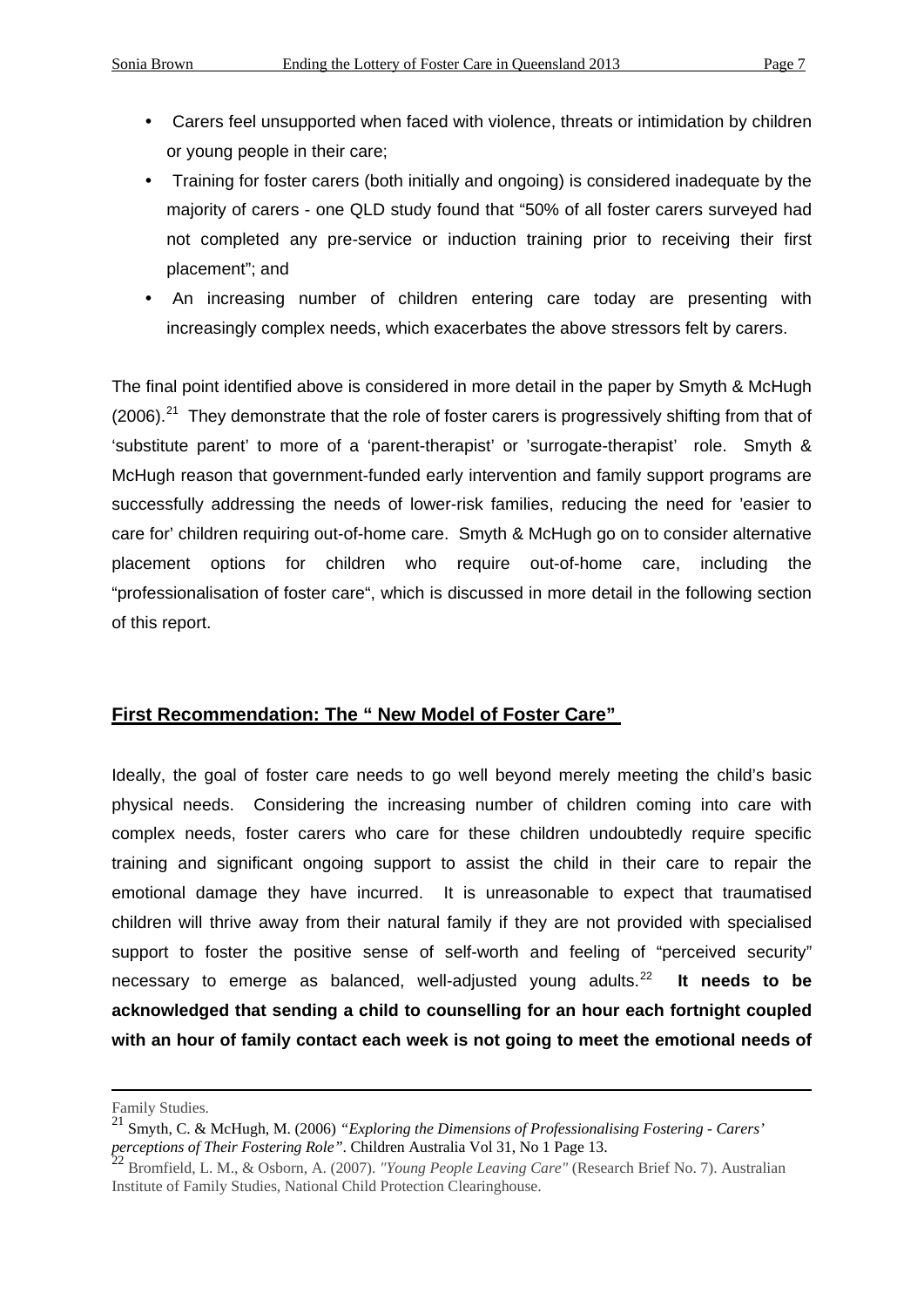#### **most children who have experienced abuse and/or neglect from their natural parents.**

#### *What the New Model of Foster Care Intends to Achieve*

The reform recommended in this report is based on an acknowledgment that children entering care do not all present with the same level of needs. Similarly, not all families who are interested in fostering children have the same motivations and expectations of the fostering experience. The challenge and ultimate reward lies in marrying up the right children with the right carers.

Obviously, in light of the shortage of carers, this will not simply be a case of selecting the placement of children more carefully. What is required is an entirely new model of foster care - one that addresses the multitude of problems inherent in the current system. The New Model of Foster Care will be designed to achieve the following:

- Address the shortage of foster carers by attracting new members of the community to become carers - people with qualifications, skills and experience that are specifically relevant to assisting children and young people who have experienced trauma and/or insecure attachment;
- Incorporate mandated professional mentoring for foster carers to promote continuing professional development and quality assurance for the children and young people in their care;
- Provide a high level of support to carers who foster children and young people with complex needs including access to specialised services, support groups and regular respite;
- Provide preliminary and ongoing training for carers that is nationally accredited and specifically targeted to the level of needs of the children/young people that the carers intend to foster;
- Reduce the incidence of placement breakdowns, which are consistently shown to be a major contributing factor to children who experience poor outcomes after leaving out-ofhome care;
- Foster a collaborative professional relationships between carers and caseworkers, which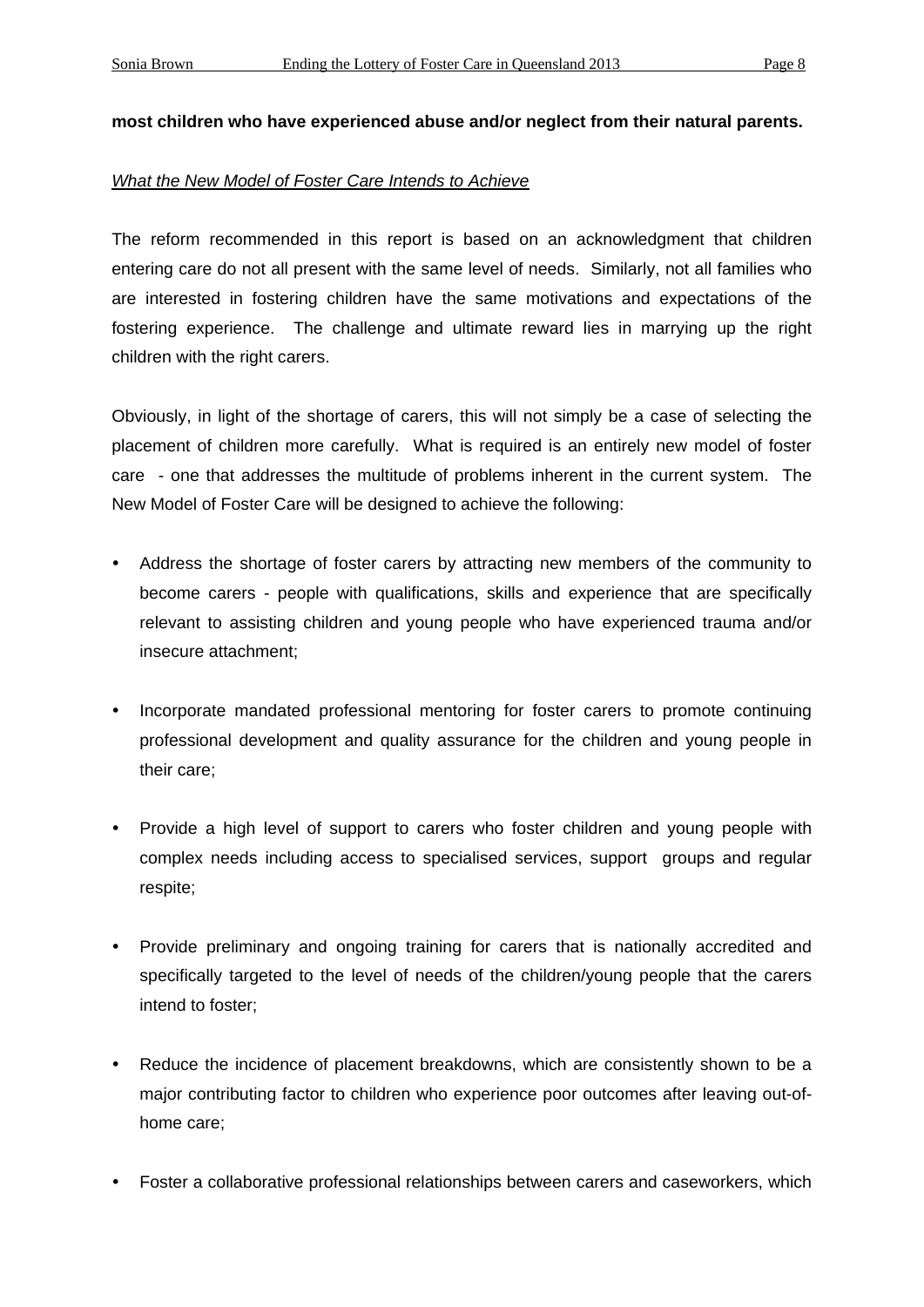will ultimately reduce the workload required of caseworkers for each individual child on their case list; and

 Significantly reduce the number of children having to be placed in residential care facilities.

### *How the New Model of Foster Care will Work*

The current system of foster care in Queensland does not delineate between carers' skill and/or experience levels. All carers are subject to the same screening criteria and application initially; and as a general rule, all carers receive the same level of support and are paid the same subsidy to meet the costs of the child's care. When a child in care is identified and diagnosed as having special needs or difficult behaviours, the carers of such children – regardless of their skill level – may apply for additional funding in the form of a "High-Support-Needs" supplement. In reality, providing this additional money to ill-equipped carers merely "softens the blow" or "provides a sweetener" as *compensation* for having to deal with difficult behaviours. It fails to provide the specific treatment or support necessary for the child to address the cause of their problematic behaviour. The current system therefore fails to provide the child with the essential tools and treatment necessary for the child to reach his or her full potential.

The "New Model of Foster Care" proposed in this report is not an entirely new concept. It builds on the idea of "professionalising foster care", which is attracting increasing attention in a number of western countries where foster carer shortages are prompting new and innovative alternatives to the current model of foster care.<sup>[23](#page-6-1)</sup> Central to the concept of professionalising foster care is the idea that fostering is a skilled profession that should be recognised and remunerated accordingly.

The key feature of the proposed "New Model of Foster Care" is the creation of three distinct categories of foster carers who will be trained, supported and paid a salary in accordance with the level of needs of the children they intend to have placed in their care. For ease of reference, the three categories of carers shall be identified as Tier 1 Carers, Tier 2 Carers and Tier 3 Carers.

<span id="page-8-0"></span><sup>23</sup> Smyth, C. & McHugh, M. (2006) *"Exploring the Dimensions of Professionalising Fostering - Carers'*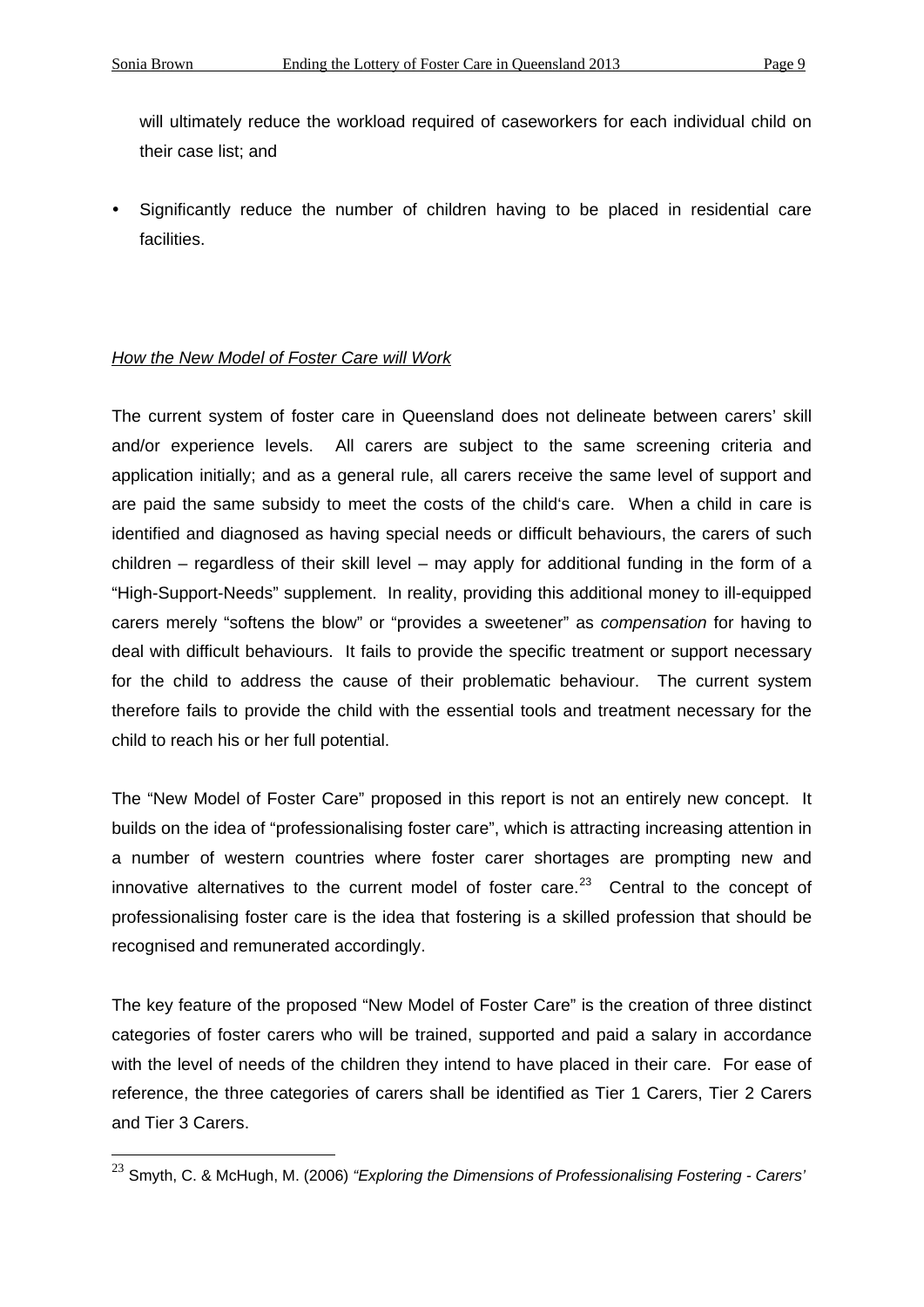## **Tier 1 Carers**

- Certainly, it is possible for some children (particularly if placed in care at a very young age) to thrive in a "normal" family environment. The needs of such children will generally be quite appropriately met in a 'substitute parent' type of placement, which can be provided by a foster carer who has relatively minimal training but an abundance of love to give.
- It is envisioned that Tier 1 Carers will be remunerated with a salary in addition to the subsidy provided to meet the basic costs of caring for each child. The salary provided to Tier 1 Carers will be less than that provided to Tier 2 and Tier 3 Carers.
- Tier 1 Carers will receive support and assistance from their foster care worker and the child's case worker, however it is anticipated that the level of assistance required will be less than that required by Tier 2 and Tier 3 Carers.

### **Tier 2 Carers**

- Tier 2 Carers will have at least one member of the family who is specifically trained and accredited with the skills necessary to meet the higher needs of the children they anticipate having in their care. It is expected that carers who apply to be Tier 2 Carers will have qualifications, training and/or experience which deems them appropriate to deal with children with complex needs. The children identified as requiring this type of placement will include those with significant behavioural issues, attention deficit disorders, attachment disorders and the like.
- It is envisioned that Tier 2 Carers will be remunerated with a salary in addition to the subsidy provided to meet the basic costs of caring for each child. The salary provided to Tier 2 Carers will be higher than that provided to Tier 1 Carers and lower than that provided to Tier 3 Carers.
- Tier 2 Carers can expect to receive significant support and assistance from their Foster Care Worker and the child's case worker. Tier 2 Carers can also expect to receive additional supports if required, including access to specialised services, support groups and regular respite.

1 *perceptions of Their Fostering Role"*. Children Australia Vol 31, No 1 Page 13.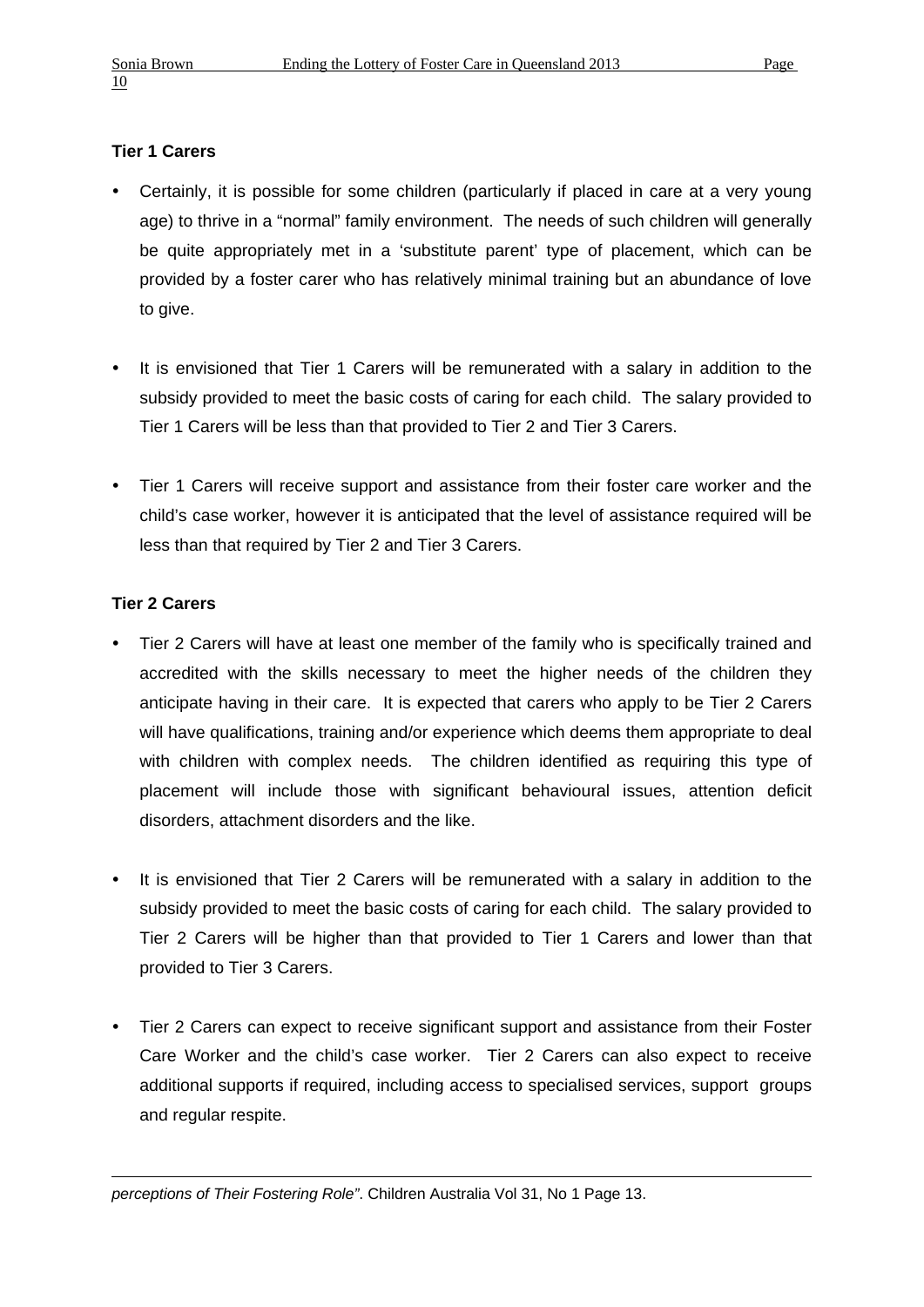- Tier 2 Carers can expect to have a Team Leader who is responsible for mentoring them in their foster caring role, managing their professional development and ensuring that the children in their care are receiving the support/treatment they require for each of them to reach their full potential.
- Tier 2 Carers will be required to undertake a minimum level of additional training each year to maintain their accreditation as Tier 2 Carers.
- Tier 2 Carers will be restricted as to the hours of additional paid employment they are permitted to undertake whilst they have Tier 2 children placed in their care.
- Tier 2 Carers will have a maximum number of three children placed in their care at any one time, with the possibility of this number being increased to accommodate larger sibling groups.
- Tier 2 Carers will be required to provide a comprehensive report periodically to each child's caseworker detailing the child's progress in areas such as their behaviour, education, social interactions, extra curricular activities, future plans etc.

### **Tier 3 Carers**

- Tier 3 Carers will have at least one member of the family who is specifically trained and accredited with the skills necessary to meet the extremely high needs of the children they anticipate having in their care. It is expected that carers who apply to be Tier 3 Carers will have qualifications, training and/or experience that deems them appropriate to deal with children who have very complex needs and/or extreme behavioural issues. Children identified as requiring this type of placement will include those children who are typically placed in residential care facilities and those who would traditionally have qualified for TPP funding.
- It is envisioned that Tier 3 Carers will be remunerated with a salary in addition to the subsidy provided to meet the basic costs of caring for each child. The salary provided to Tier 3 Carers will be significantly higher than that provided to Tier 1 and Tier 2 Carers and will reflect the employment restrictions inherent in their role, which precludes them from undertaking any other form of paid employment.
- Tier 3 Carers can expect to receive significant support and assistance from their foster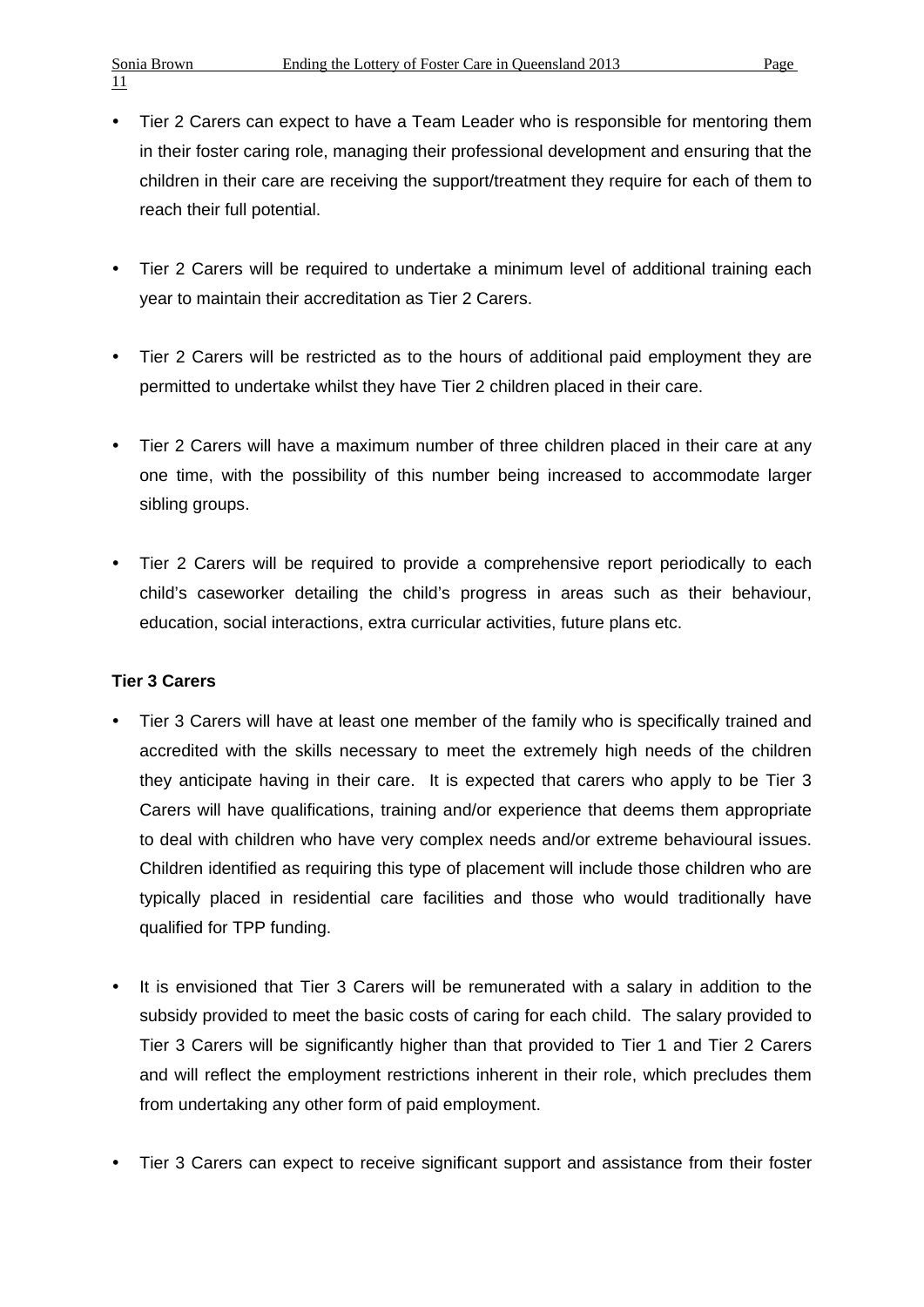care worker and the child's case worker. Tier 3 Carers can also expect to receive additional supports if required including access to specialised services, support groups and regular respite.

- Tier 3 Carers can expect to have a Team Leader who is responsible for mentoring them in their foster caring role, managing their professional development and ensuring that the children in their care are receiving the support/treatment they require for them to reach their full potential.
- Tier 3 Carers will be required to undertake a minimum level of additional training each year to maintain their accreditation as Tier 3 Carers.
- Tier 3 Carers will have a maximum of two children placed in their care at any one time, but where possible, one child per Tier 3 household is preferred.
- Tier 3 Carers will be required to provide a comprehensive report periodically to each child's caseworker detailing the child's progress in areas such as their behaviour, education, social interactions, extra curricular activities, future plans etc.

It is acknowledged that the model outlined above has far-reaching implications on many aspects of how the current child protection system operates. However, it is beyond the scope of this report to discuss all aspects of how the New Model of Foster Care will be implemented. It is noted that significant work will need to be undertaken to reconcile the proposed model with the existing legislation and work practices. For example, the model presented in this report does not consider specific issues such as how to reconcile the need to keep sibling groups together with the intention to place each child according to their individual needs. However, it needs to be emphasised that such issues *can* be resolved to enable the proposed model to work effectively and in harmony with Child Safety's work practices.

### **Protocols for Dealing with Reports of Poor Quality Care**

Noting that the New Model of Foster Care proposed in this report incorporates financial reward to attract more highly-skilled carers and motivate existing carers to build on their knowledge/skill base, it is important to ensure that carers are not recruited for the wrong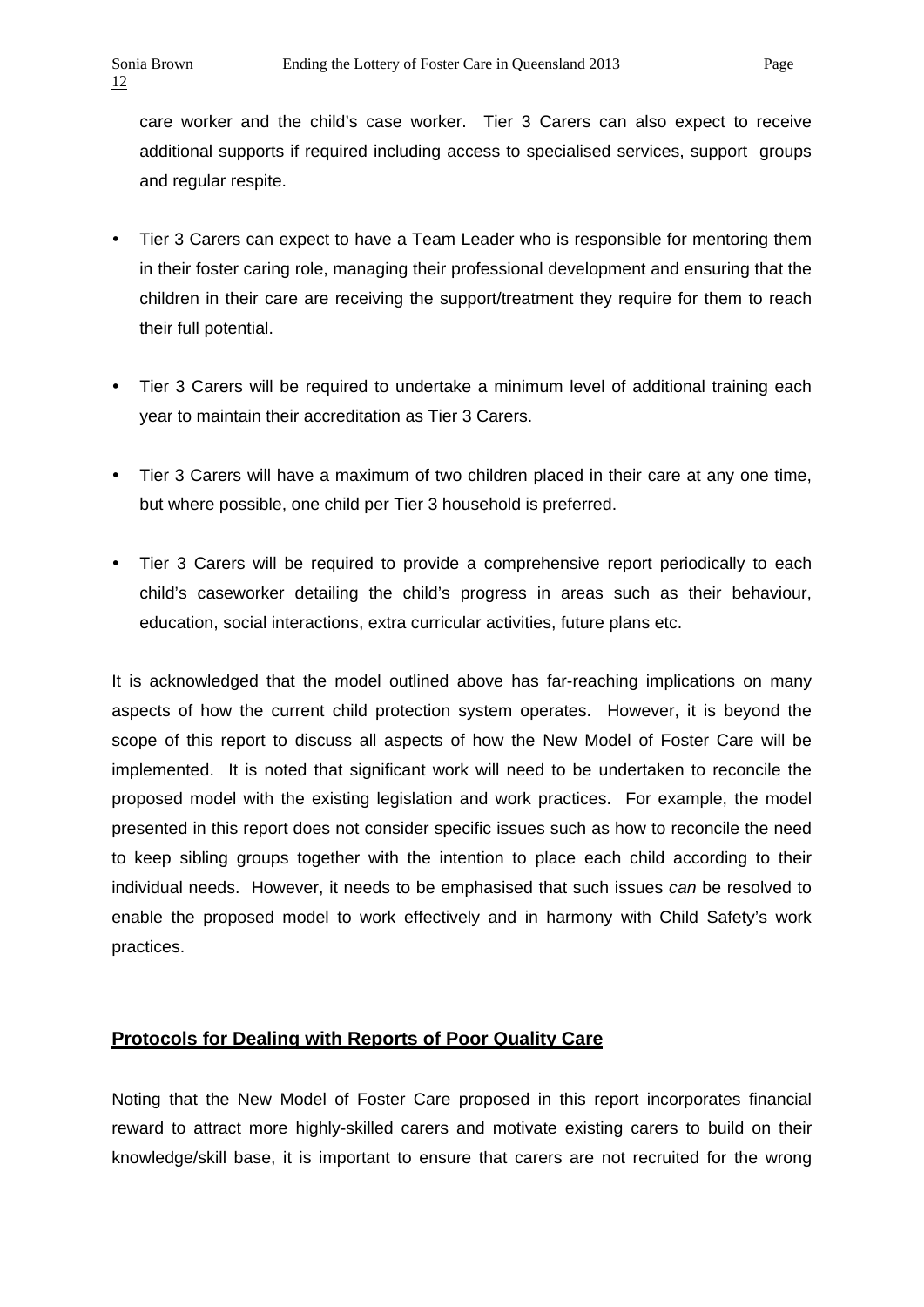reasons, i.e. financial gain alone. As with most employment roles, it is the individuals who have a passion for achieving something more than mere remuneration who are best suited to their chosen vocation. Similarly, it is anticipated that by making foster caring a paid role, more highly skilled individuals with a passion for helping children will be attracted to apply for this important role.

Unfortunately, even under the current foster care system where carers are paid a basic subsidy to cover the costs of caring for the children placed in their care, most caseworkers will have experienced more than one carer who is motivated by the money they receive rather than the intended altruistic motivation to help children. Accordingly, effective provisions and work practices need to be put in place to ensure that the introduction of salaries for foster carers does not attract or retain individuals who are motivated solely for their own financial gain.

In considering the options of how best to monitor the quality of care being provided by foster carers, it is essential to review the measures currently in place within the existing foster care/ child protection framework.

At present, if Child Safety receives concerns (be it from personnel whin the Department or from an outside source) that a child in out-of-home care has received inadequate or poor quality care, Child Safety will consider the matter in the context of the Statement of Standards (Section 122 of the Child Protection Act 1999) and take the following action:

- 1. **The concern may be "caseworked"** this means that the matter is addressed directly with the carer by the Caseworker/ Team Leader in an unofficial manner. If, after interviewing the carer the Team Leader is satisfied that the child is not at risk of harm and the carer is able to provide a reasonable explanation or demonstrate insight into the concern & provide an undertaking to do things differently in future, then the matter is considered to be "resolved" at this point.
- 2. **Matter of Concern Child Placement Concern Report** If the concern is considered to be of a more serious nature that includes a suspected breach of the Statement of Standards but the information gathered indicates that the child has not experienced harm, then a Matter of Concern - Child Placement Concern Report is created and an "Action Plan" will generally result if the report is substantiated. The Action Plan may include a requirement for the carer to participate in specific training, access particular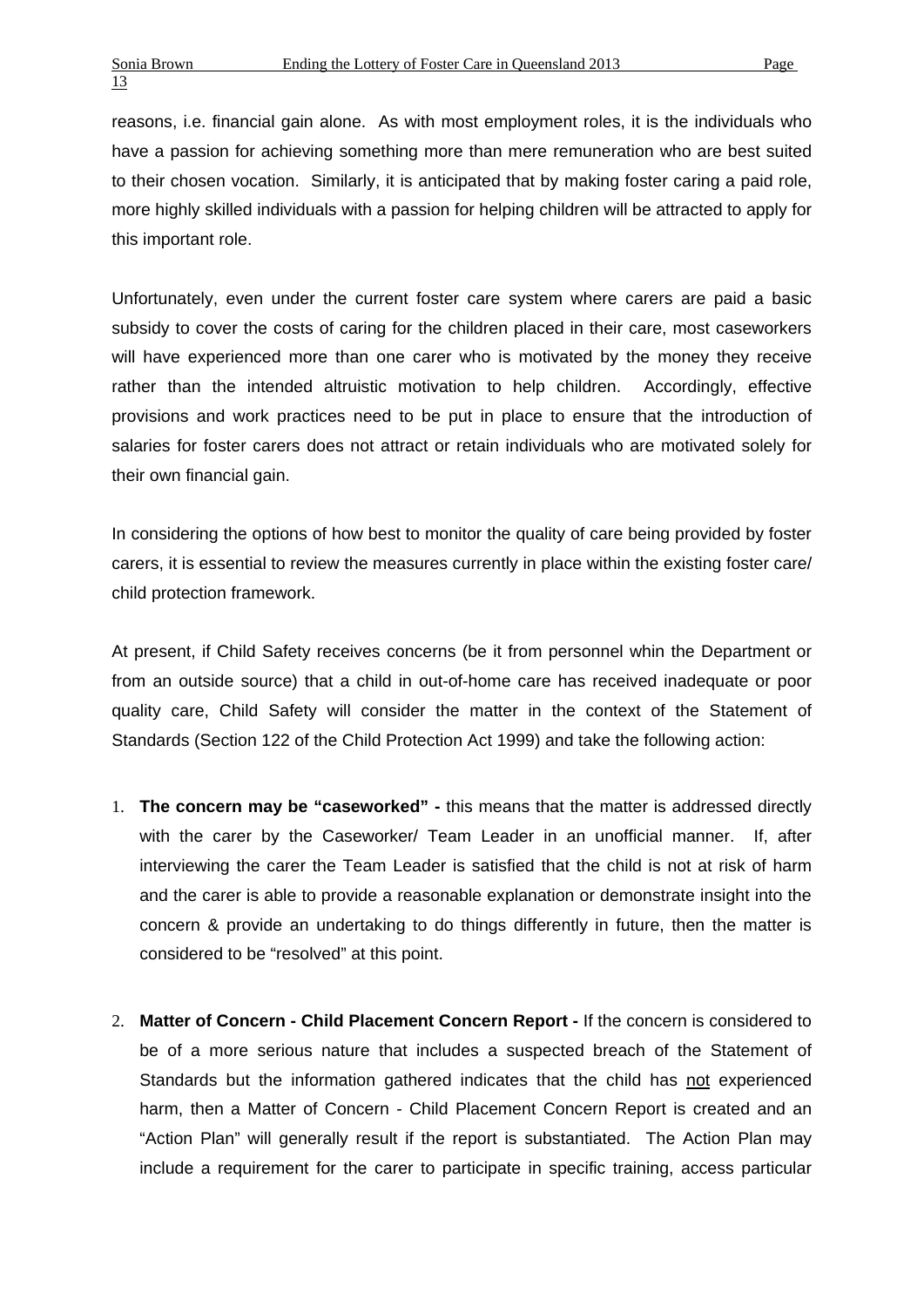assistance or undertake to do or not to do certain things. The option of relocating the child is not considered.

3. **Matter of Concern - Notification -** If a Matter of Concern is created and the information gathered indicates that the child has experienced harm or there is an unacceptable risk of suffering harm then a Notification is created and if substantiated, an "Action Plan" will generally result. The Action Plan may include a requirement for the carer to participate in specific training, access particular assistance or undertake to do or not to do certain things. In very rare circumstances, the Manager of the relevant Child Safety Service Centre may consider removing the child and/or cancelling the carer's Certificate of Approval.

On the question of how effective the above provisions are in ensuring that children in out-ofhome care receive a high quality standard of care, the answer in the author's opinion is this:

# **The above provisions fall well short of ensuring that children in out-of-care receive a high quality standard of care.**

In practice, the problems with the provisions currently responsible for ensuring a high quality standard of care for children in out-of-home care are numerous and serious and include the following:

 **"Caseworking" fails to adequately record patterns of substandard care -** The process of initiating and undertaking a Matter of Concern is extremely time-consuming if done correctly. Accordingly, when faced with the decision of wether to initiate a Matter of Concern or simply "casework" the issue, Child Safety staff members who are already overwhelmed by their workloads will opt to "casework" the matter wherever possible rather than record it as a Matter of Concern. As a result, a significant number of concerns which include breaches of the Statement of Standards are "caseworked" and recorded in case notes only - they do not appear on Child Safety's main information database as a flagged concern. Accordingly, as cases work their way through the hands of multiple caseworkers, Child Safety fails to recognise a pattern of substandard care emerging and multiple children are having to remain in placements that fail to provide the love, support and positive guidance necessary for them to reach their full potential. By way of illustration, consider this: if a child makes a disclosure which raises concerns about his or her carers and the carers deny the allegations in the process of the matter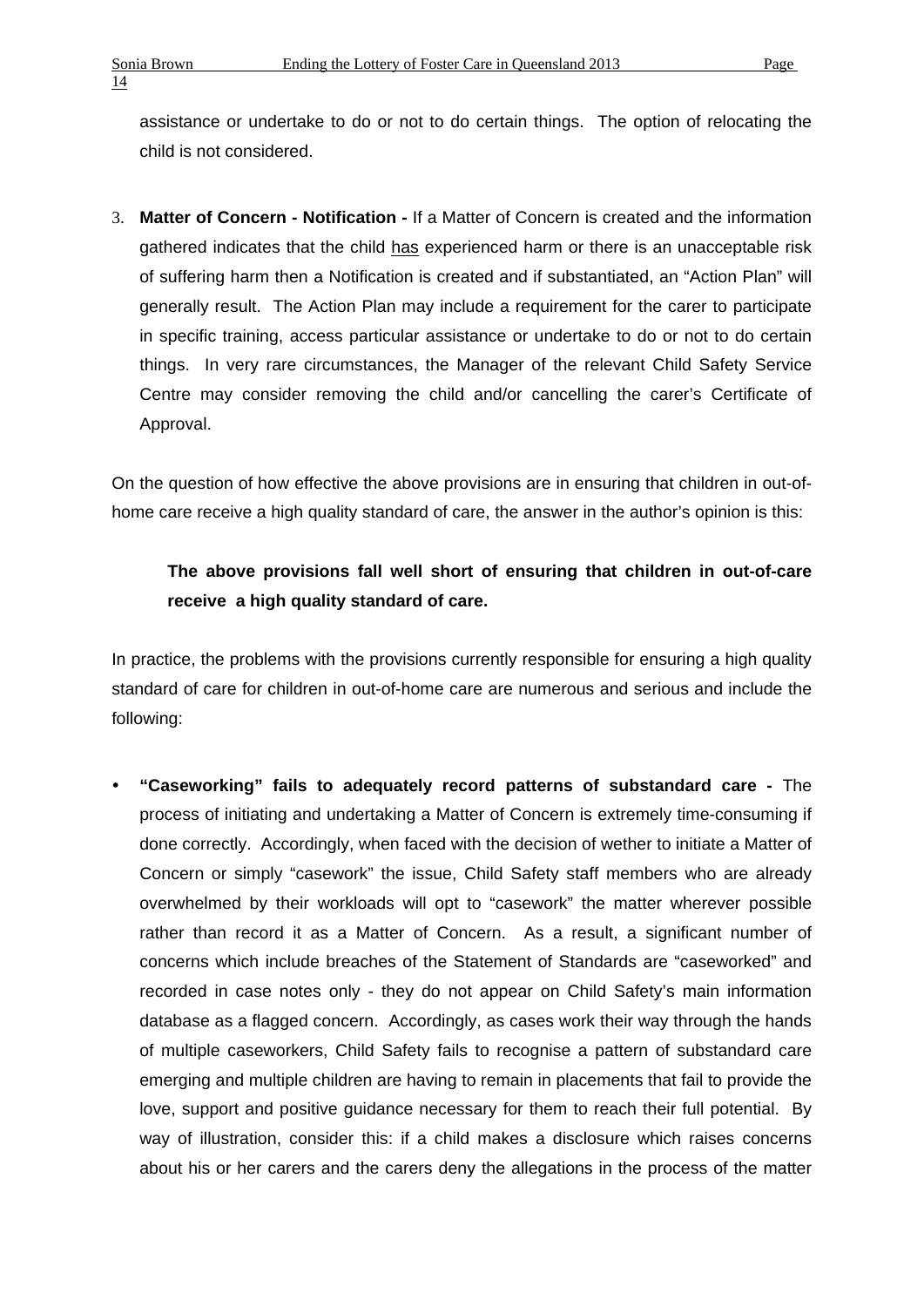being "caseworked", in the absence of other evidence being available, the matter is dismissed and probably forgotten. Alternatively, if the matter was recorded as a Matter of Concern (even if the outcome is unsubstantiated) another caseworker who identifies or receives similar concerns about this or another child later down the track, can clearly identify and respond to the pattern of concern that may be emerging.

- **Children are very rarely given the opportunity to move placements** In the interests of protecting the stability of the child's placement, the option of moving a child to an alternative placement is only considered as an absolute last resort. It will occur only if Child Safety is able to establish compelling evidence that the child has been harmed or is at risk of immediate harm. The questions of whether the placement is a positive environment for the child to be in or if the child feels loved, supported and valued are largely irrelevant to the decision of whether the child shall remain in the placement or not - the decision to move the child will generally only be made if the child is at risk of immediate harm. This means that it is only in rare and exceptional circumstances that Child Safety will move a child to an alternative placement whilst the concerns are investigated or even thereafter. In my view, if there are serious concerns about the quality of care that a child is receiving in their placement then the child should be offered respite with alternative carers *immediately.* The child should only return to the original carers once the matter is resolved and only if Child Safety is confident that the child can expect to receive a high standard of care upon return. To do otherwise is to place the child at risk of being coerced, threatened or treated punitively by the carers in response to the allegations. Furthermore, if left in the placement whilst the matter is being investigated, children are far less likely to provide honest and detailed information about their experience with their carer for fear of repercussions from the carer.
- Best interests of the child Vs foster carers' rights Foster carers now have access to significant resources and supports including advocacy in the event that they do not agree with a decision made by Child Safety. This has resulted in an unhealthy shift of focus from the best interests of the child being the paramount concern to the rights of carers holding significant weighting. Accordingly, rather than making decisions based solely or even primarily - on what is in the best interests of the child, Child Safety will inevitably consider the possible response from carers and make a decision that is at least 'coloured' by the carer's anticipated response. Although this reality is not something that Child Safety will comfortably admit, it is undoubtedly the case due to the time-consuming nature of the process involved if carers chose to challenge Child Safety's decisions.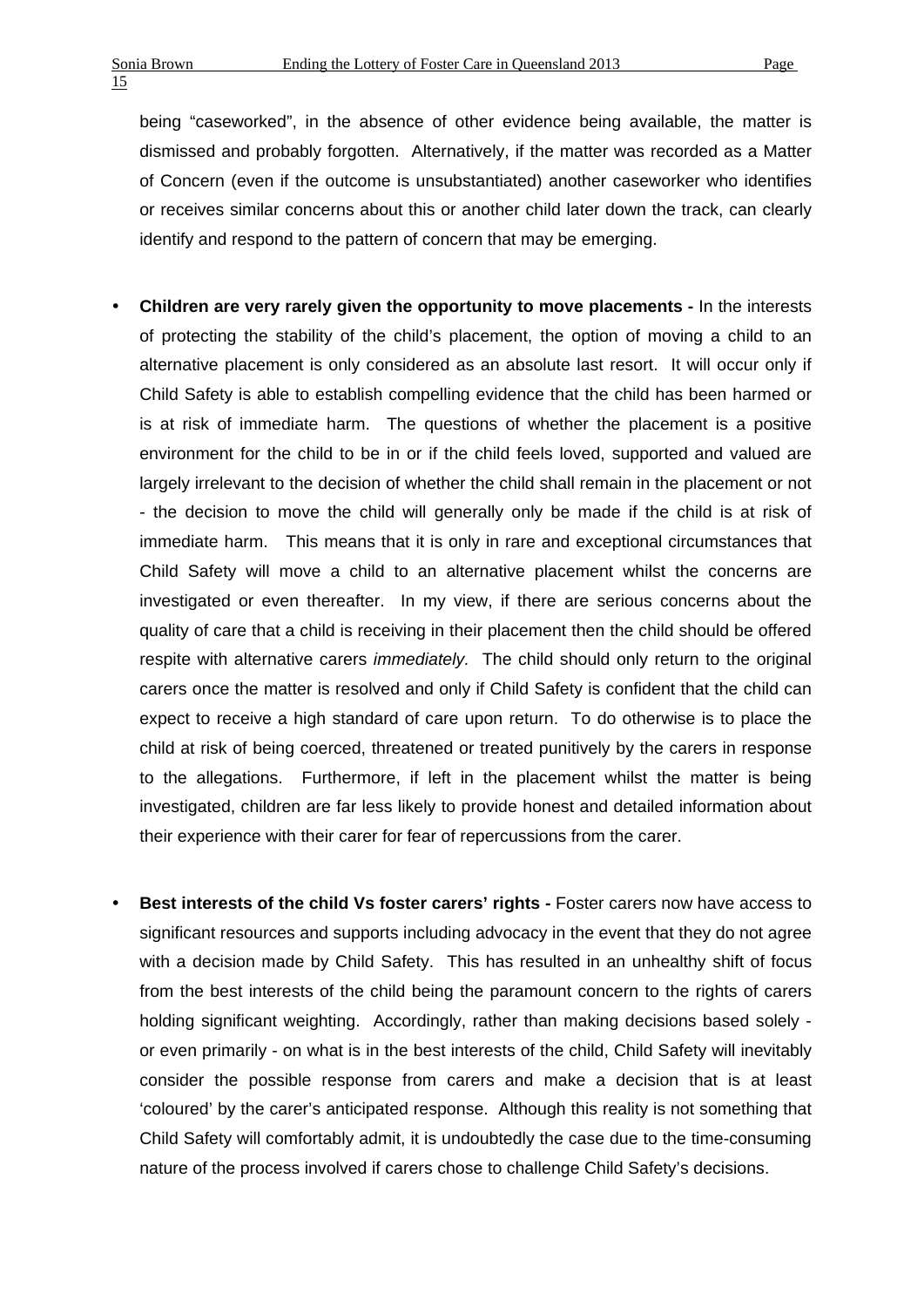### **Second Recommendation: Caseworkers for Problematic Carers**

It is clear from the preceding section of this report that one of the main problems with the measures currently responsible for ensuring children receive a high standard of out-of-home is the impractical workload involved in following the existing protocols correctly. It is also apparent that the process for dealing with reports of placement concerns requires quite specialised knowledge and experience. It is therefore impractical to expect general caseworkers to: (a) have time available to respond appropriately if required; and (b) possess the knowledge and skills necessary to ensure that the matter is dealt with correctly.

Before outlining the proposed recommendation, it is important to emphasise that reports of inadequate or poor quality care are not a rare occurrence for Child Safety. Child Safety receive a large volume of such reports from sources including community visitors, caseworkers, schools, parents, family contact facilitators, friends, relatives and neighbours of the carers, as well as the children themselves.

As to what can be done to address the shortfalls of the current system, this report recommends the following:

- **CSOs specifically allocated to problematic carers** one or more Child Safety Officers in each Service Centre be responsible for holding cases (i.e. children) who are placed with carers that have been identified as being problematic in one way or another. This will include carers who, for example, are subject to an Action Plan, may have had one or more unsubstantiated Matter of Concerns, are repeatedly uncooperative with caseworkers, or who have established a pattern of concerns regarding the care they provide to children placed with them. These specialised CSOs will receive specific training to assist them in their role and will have reduced caseloads to enable them to spend the additional time required to:
	- a. Work directly with the carers to address the concerns identified and ensure that the carers receive the supports and/or assistance they require to deliver a high level of care;
	- b. Closely monitor the carers both directly (i.e. through increased home visits) and indirectly (i.e. make regular and frequent enquiries with schools, doctors, contact facilitators etc) to ensure that children placed in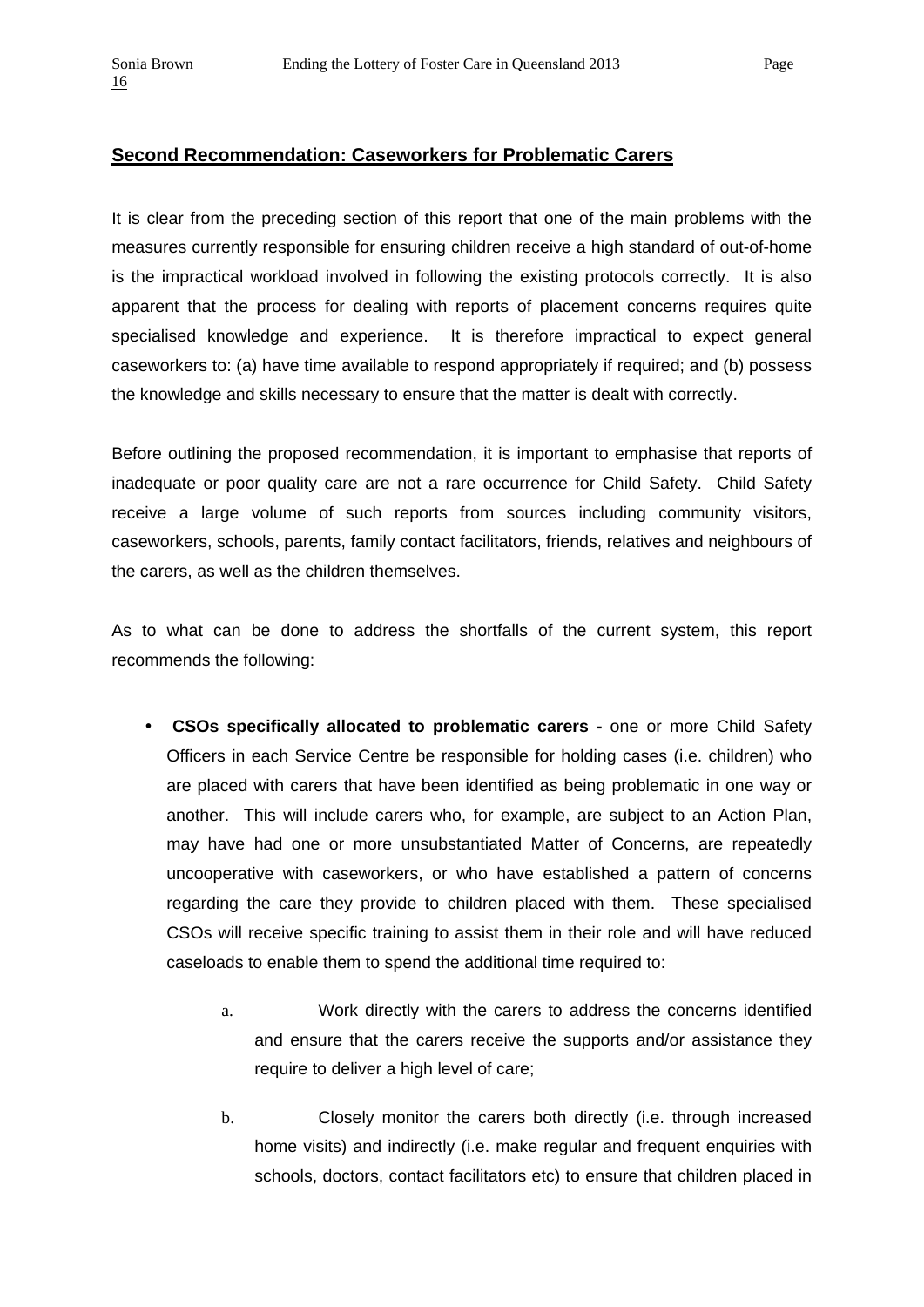their care are consistently receiving a high standard of care; and

- c. Follow through with the Matter of Concern process rigorously if required, including undertaking the Investigation and Assessment of MOC-Notifications.
- **New guidelines for 'removing' children in care** The current situation in which children are only 'removed' from carers if initiated by the carer or if the child is likely to be 'harmed' needs to be abolished. Instead, if it becomes clearly apparent that a child is not 'fitting into' their placement or the carers are not able to offer the assistance necessary for the child to thrive, then the option of placing the child in an alternative placement needs to be contemplated far more readily than is currently the case. Obviously, this decision needs to be carefully weighed up against the competing objective of fostering stable placements for children. Most importantly however, the influence/power currently held by foster carers to resist placement changes that they do not agree with needs to end. The best interests of the child need to prevail as the principal concern over the wishes of their carers.
- **New guidelines for children to be placed with respite carers whilst MOCs are in progress -** If there are serious concerns about the quality of care that a child is receiving in their placement then the child should be offered respite with alternative carers *immediately.* The child should only return to the original carers once the matter is resolved and only if Child Safety is certain that the child can expect to receive a high standard of care upon return. It is noted that provision currently exists within the Child Safety Practice Manual for this to happen. The problem is that in practice, this option is almost never invoked.

### **Conclusion**

The rationale for removing a child from his or her natural parents is that the child is likely to be better off in life if he or she is protected from experiencing abuse and/or neglect during childhood. Unfortunately, the long-term outcomes for children who have spent time in out-ofhome care do not convincingly demonstrate this to be the case. The evidence clearly shows that children who have spent time in foster care are over-represented in unemployment,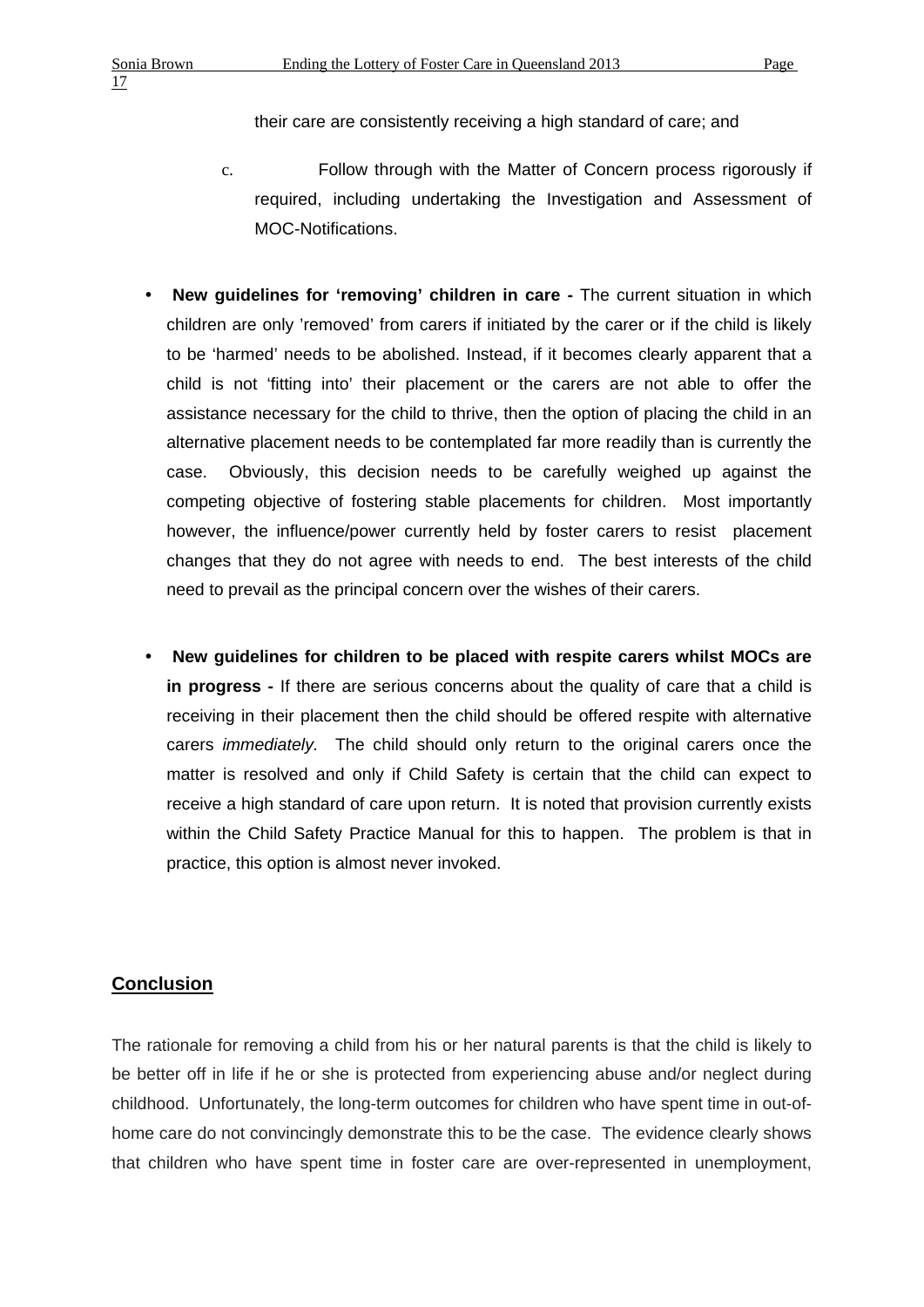homelessness, teenage pregnancies, disabilities, lack of formal qualifications and imprisonments. It is therefore imperative that Child Safety review the experience of children in foster care, identify the reasons for the systemic shortfalls and undertake whatever reform is necessary to improve the prospects of our most vulnerable children.

This report has investigated the reasons why Australia is experiencing a serious shortage of carers and the resulting impact this is having on the quality of care that Australia is able to offer it's most vulnerable children. The recommendations detailed herein offer an alternative approach to the existing model of foster care, which is capable of addressing both the shortage of foster carers and dramatically improving the standard of care offered to children in out-of-home care.

The New Model of Foster Care advocated for in this report has its roots in the emerging idea of "professionalising foster care", which involves the recruitment of highly skilled carers and the payment of a salary for the valuable service they provide. This report acknowledges that with the inclusion of financial incentives for foster carers comes the possibility that people may apply and become carers for the wrong reasons. This report has therefore advocated for specific measures to be included in the reforms to monitor and respond to concerns received about the quality of care being provided by foster carers.

Ultimately, the recommendations contained herein are aimed at removing "the lottery factor" inherent in Queensland's current foster care system and offering a consistently high standard of care to children who essentially missed out in the first critical lottery of life. Yes, there are costs involved in paying foster carers a salary and these funds need to be budgeted for. However, in considering the economic viability of the proposal, the words of Raman (2005) need to be born in mind: "*act now as a prudent economist would, spend a*  little now to save a lot in the future. The cost of doing nothing is detrimental to young *people, society and the economy at large*".[24](#page-8-0)

<sup>24</sup> Bromfield, L. M., & Osborn, A. (2007). *"Young People Leaving Care"* (Research Brief No. 7). Australian Institute of Family Studies, National Child Protection Clearinghouse.